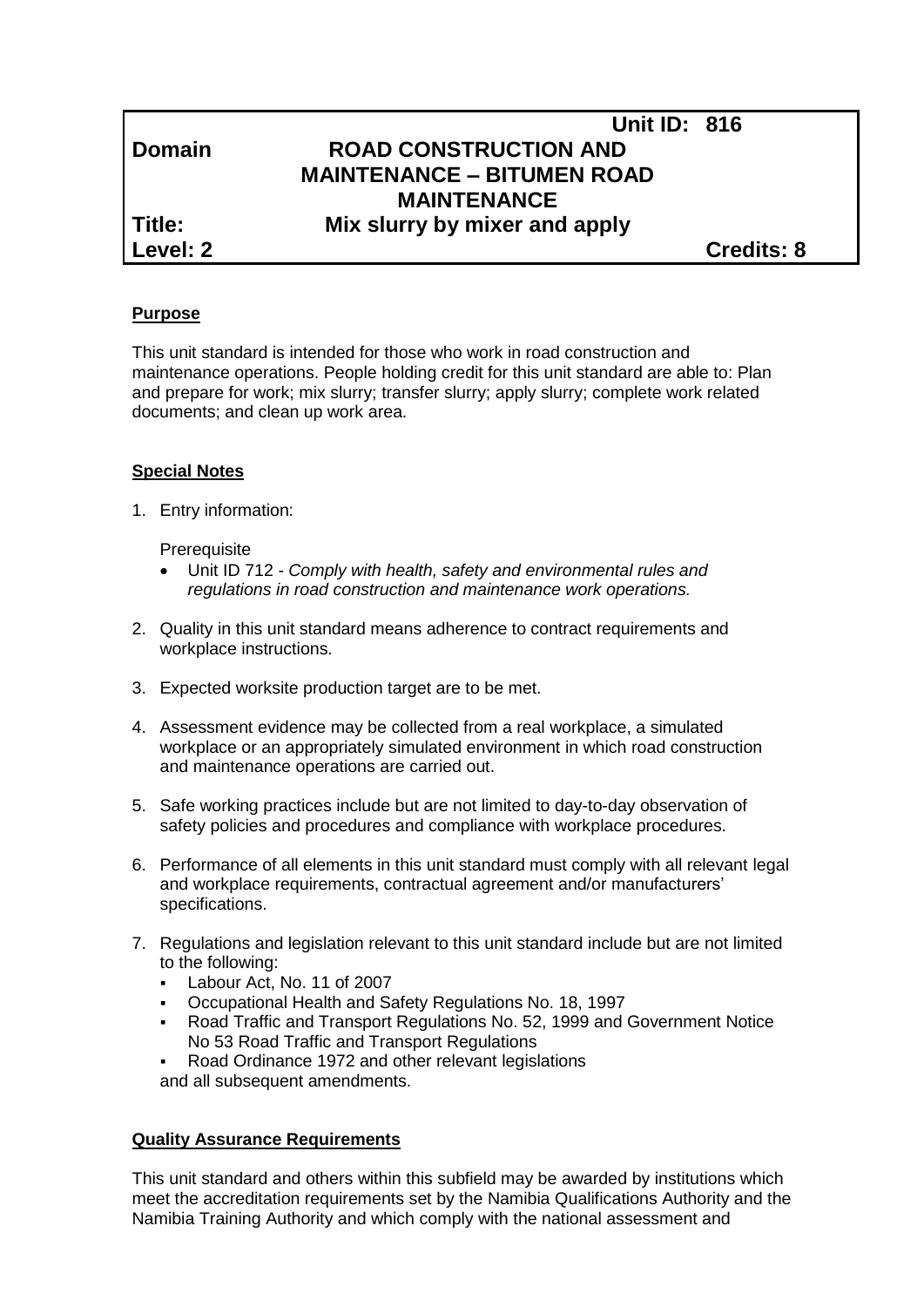moderation requirements. Details of specific accreditation requirements and the national assessment arrangements are available from the Namibia Qualifications Authority and the Namibia Training Authority. All approved unit standards, qualifications and national assessment arrangements are available on the Namibia Training Authority website [www.nta.com.na.](http://www.nta.com.na/)

# **Elements and Performance Criteria**

### **Element 1: Plan and prepare for work**

## **Range**

Plans refer to construction plans, which include surface preparation and repairs, application of materials, worksite control, environmental issues, public safety, and work plans for one-day operations only.

Specifications include slurry design, layer thickness and compaction requirements.

Work activities include type and quantities of materials, tools and equipment; plants; personnel; the work sequence; time frame; handling arrangements to maintain productive workflow and to assure the quality and minimisation of waste.

### **Performance Criteria**

- 1.1 Work instructions, including plans, specifications, quality requirements and operational details are obtained, explained, clarified and applied to the allocated task.
- 1.2 Safety requirements, including personal protective clothing and equipment are obtained from the site safety plan, workplace policies and procedures, and applied to the allocated task.
- 1.3 Traffic control requirements are obtained and implemented according to workplace requirements.
- 1.4 Plant, tools, fuel, lubricants, equipment, attachments and accessories selected to carry out tasks are checked for consistency with the requirements of the job, their usability and any faults rectified or reported prior to commencement of work.
- 1.5 Environmental protection requirements are identified from the project environmental management plan and applied to the allocated task.
- 1.6 Work activities are clarified with the team supervisor.
- 1.7 Work area is checked for hazards including the absence of signs and traffic control. All hazards are identified and corrective action taken in accordance to workplace procedures.
- 1.8 Road furniture is protected as required by the proposed task.

## **Element 2: Mix slurry**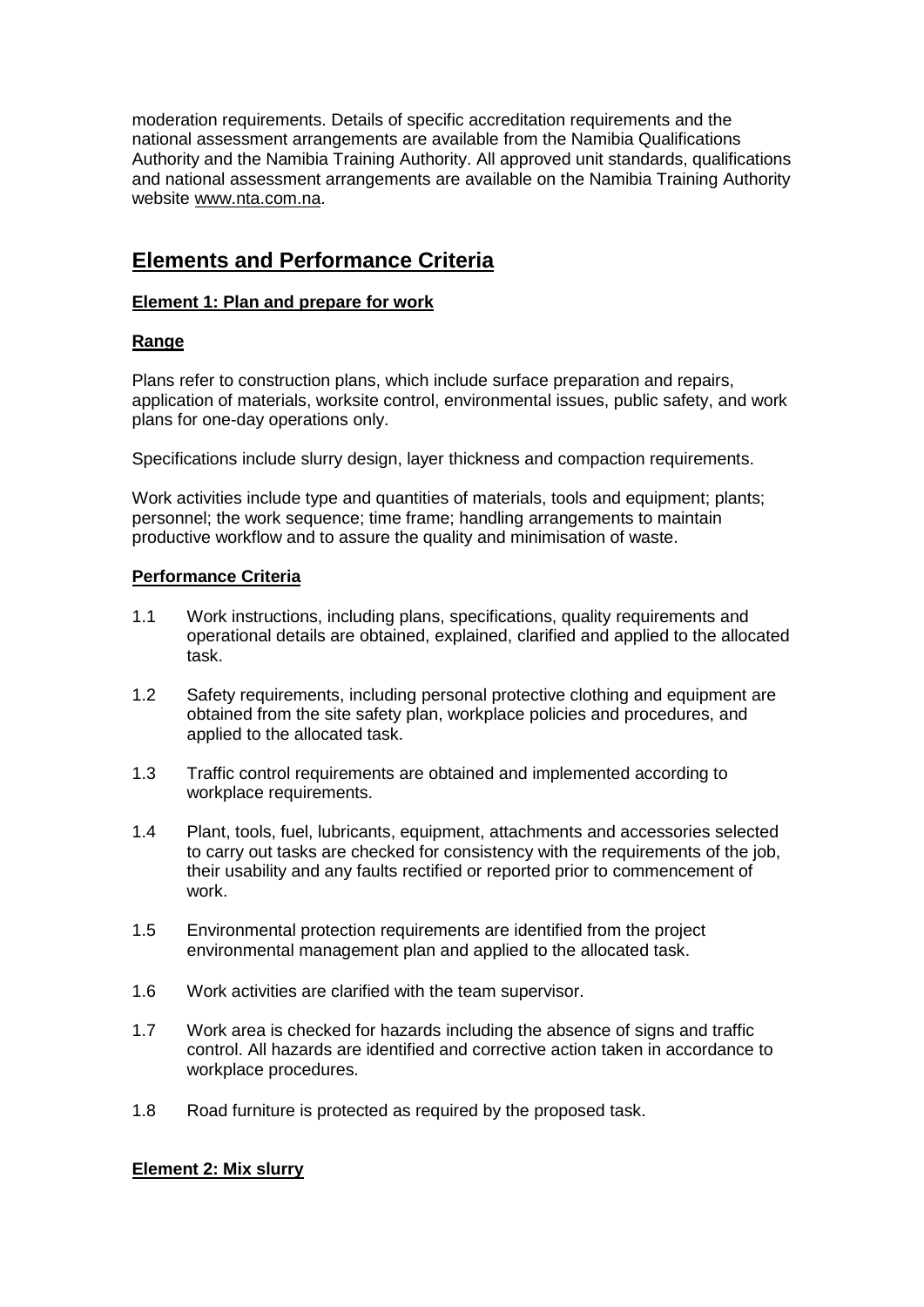# **Range**

Materials include bitumen products, additives and aggregates.

### **Performance Criteria**

- 2.1 The quantities and quality of materials are confirmed to achieve the slurry design specifications.
- 2.2 The mixer is started and operated as per the manufacturers' specifications.
- 2.3 The materials are mixed in such a way as to provide slurry to the correct specifications.
- 2.4 Tools and equipment are used in accordance to their design purpose.
- 2.5 Work is carried out according to work place safety requirements.

## **Element 3: Transfer slurry**

#### **Performance Criteria**

- 3.1 Mixed slurry is poured into a wheelbarrow without excessive spillage.
- 3.2 Slurry is transported to the correct work area without excessive spillage.
- 3.3 Transfer is carried out according to work place safety requirements.

#### **Element 4: Apply slurry**

#### **Performance Criteria**

- 4.1 The area is checked as been demarcated to indicate the working area.
- 4.2 The surface is been checked as been prepared in such a way as to comply with specifications.
- 4.3 The slurry is applied in a manner that ensures there is no breaking of the emulsion and that there is no formation of lumps.
- 4.4 The slurry is spread evenly and consistently over the width of the surface.
- 4.5 A next layer, if required, is applied evenly and consistently at the appropriate time according to the correct specification.
- 4.6 Tools and equipment are used in accordance with their design purpose.
- 4.7 Application is carried out according to workplace safety requirements.

## **Element 5: Complete work related documents**